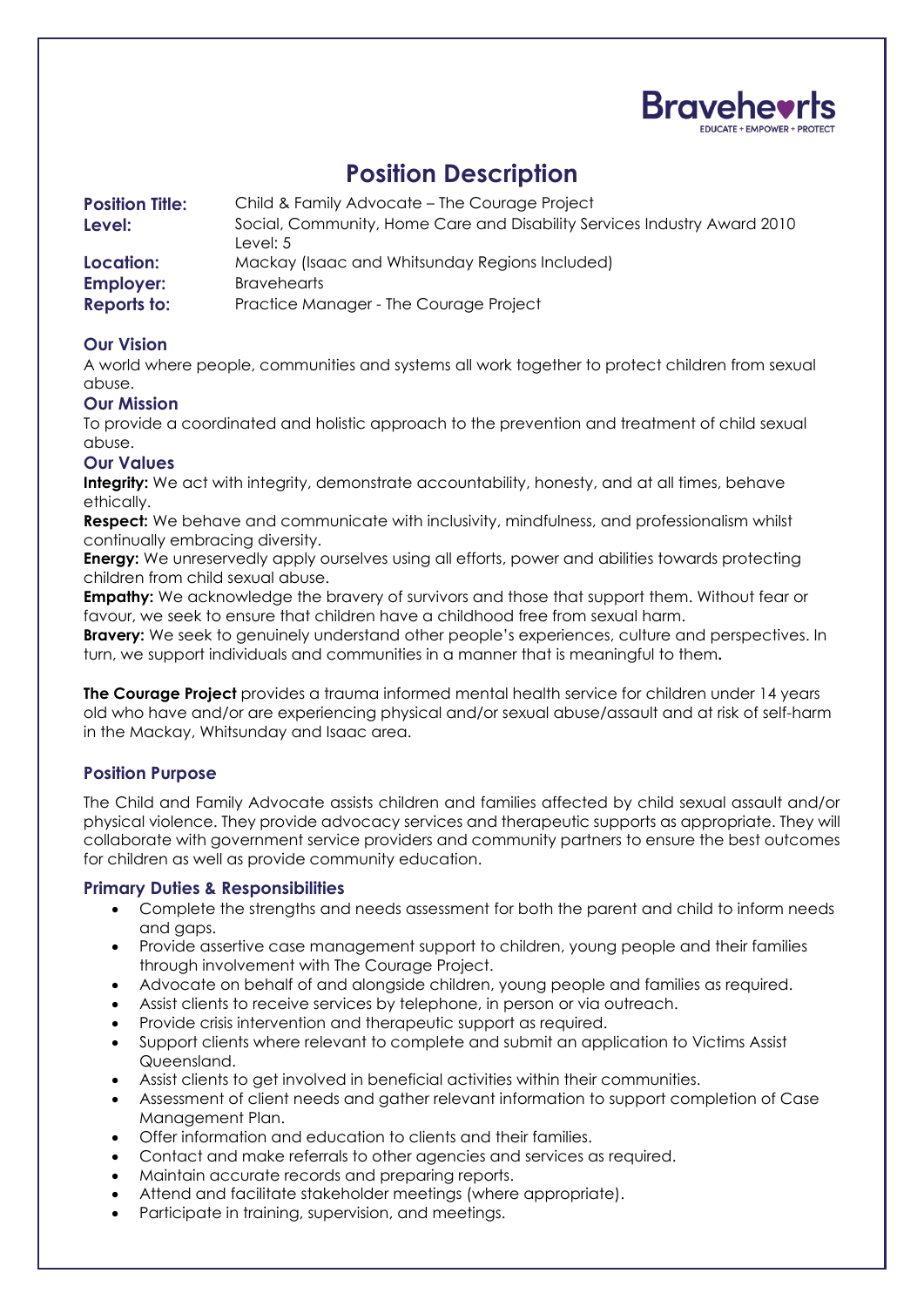- Participate in self-care activities.
- Other duties as requested by the Practice Manager.
- Attendance at conferences/meetings/Bravehearts or MWS functions as required or approved by the Director of Therapeutic and Support Services.
- Assist int the development of community education programs that can be delivered to community members, families and local services relating to The Courage Project and working with children and young people affected by child sexual assault and physical violence. This training is to include how to identify and respond to mental health and trauma concerns for children, young people, and families.
- Establish and attend stakeholder forums (as needed) and cross agency training sessions in partnership with Practice Manager.
- Ensure contemporary knowledge on trauma and latest research.
- Complete case notes by close of business on the day of the client's session.
- All staff are required to maintain their Outlook calendar to reflect their client appointments.
- Undertake standardised assessments with their clients and enter into the RediCASE in a timely fashion.
- All staff are required to keep client profiles and records on the RediCASE up to date.
- Undertake travel to deliver outreach support services.
- Maintain case load as negotiated with the Practice Manager.
- Maintain client records in an accurate and timely manner.

# **Personal Specifications**

#### **Qualifications/Experience:**

- A tertiary qualification in Social Work, Psychology or other relevant field (is preferred) which incorporates foundational knowledge in counselling and both family and system engagement skills.
- One to two years' work experience in a social work or case management capacity with children who have either experienced or witnessed trauma.
- Candidates must possess a current Australian drivers' licence
- Must have or be willing to apply for a Working with Children Check (Blue Card) and National Police Certificate.

#### **Personal Qualities:**

- The appointee needs to possess personal qualities of integrity, sound judgement, empathy, and respect for individuals.
- Respect for privacy and confidentiality;
- Individual should be creative, resourceful, detail-oriented, and flexible, possessing a positive attitude, tact, good judgment, cultural sensitivity, and the ability to work well as a team member with staff, community professionals, and volunteers.
- The capacity to work enthusiastically within the parameters of The Courage Project's mission and philosophy and to its vision for an optimum contribution to the lives of children and young people who have experienced trauma, their non-offending family members and primary caregivers;

#### **Skills and Abilities:**

- An understanding of the effects of trauma on the individual, family, interpersonal, and societal level;
- An understanding and knowledge of the criminal justice, child protection and health systems.
- Exceptional organisational and time management skills.
- Experience with child abuse and mental health interventions.
- High levels of verbal and written communication, as well as well-defined negotiation and mediation skills are essential.
- Individual should ensure accuracy and confidentiality in all work.
- Intermediate use of Microsoft office suite 365 and keyboard skills.

I, \_\_\_\_\_\_\_\_\_\_\_\_\_\_\_\_\_\_\_\_\_\_\_\_\_\_\_\_ acknowledge that I have no past or pending convictions or allegations in relation to harming a child or acting inappropriately toward them nor have I ever deliberately harmed a child or acted inappropriately toward them. I will immediately inform my manager of any charges of child sexual assault or interpersonal violence.